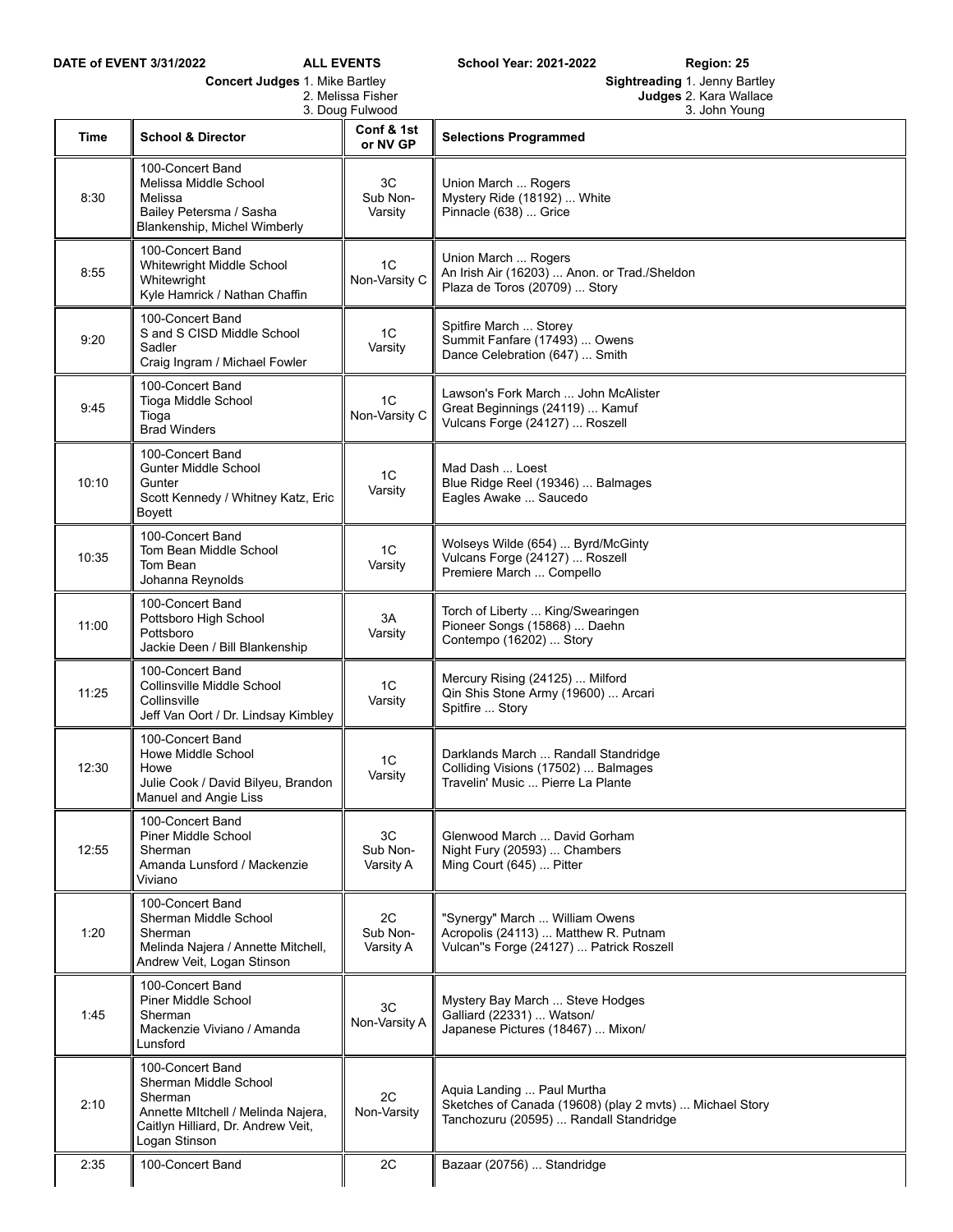|       | <b>Whitesboro Middle School</b><br>Whitesboro<br>Austin Nestler / Aranka Barbé,<br><b>Charles Gardner</b>                         | Varsity             | Odyssey (18464)  Branchfield<br>The Red Cape  Merideth                                                                                     |
|-------|-----------------------------------------------------------------------------------------------------------------------------------|---------------------|--------------------------------------------------------------------------------------------------------------------------------------------|
| 8:30  | 100-Concert Band<br>Farmersville Junior High School<br>Farmersville<br>Clint Cox / Bradley Arledge, Scott<br>Cross, Jordan Parker | 2C<br>Non-Varsity C | Matrix March  Huckeby<br>Acropolis (24113)  Putnam<br>Dance Celebration (647)  Smith                                                       |
| 8:55  | 100-Concert Band<br>Celina High School<br>Celina<br>Lawrence Firmin / Brittany<br>Yanniello, Colin Grigsby                        | 4A<br>Non-Varsity   | Synergy March  William Owens<br>Sakura (62)  Traditional/Story<br>Dance Celebration (647)  Smith                                           |
| 9:20  | 100-Concert Band<br>Anna Middle School<br>Anna<br>Nancy Davis / Christina Bilyeu,<br>Alexandria Roddy, Marcus Lutz                | 2C<br>Non-Varsity   | Kitty Hawk March  Ed Huckeby<br>Japanese Pictures (18467)  Mixon<br>Egyptique (19576)  Owens                                               |
| 9:45  | 100-Concert Band<br>Van Alstyne Middle School<br>Van Alstyne<br>Ashley Wurtz / Sheena Meziere                                     | 2C<br>Non-Varsity   | Union March  Mekel Rogers<br>Lux Prima (Come, My Soul, Thou Must Be Awakening) (17489)  Haydn/Ford<br>Atlantis (45)  McGinty               |
| 10:10 | 100-Concert Band<br>Edge Middle School<br>Nevada<br>Guadalupe Martinez / Chris<br>Sumner, Roderick Boyce                          | 2C<br>Non-Varsity   | The Golden Eagle March  John Edmondson<br>Dance Celebration  Robert W. Smith<br>Crusade  Vince Gassi                                       |
| 10:35 | 100-Concert Band<br>Melissa Middle School<br>Melissa<br>Bailey Petersma / Sasha<br>Blankenship, Michel Wimberly                   | 3C<br>Non-Varsity   | The Red Cape  Meredith<br>Japanese Pictures (18467)  Mixon<br>Moscow, 1941 (15892)  Balmages                                               |
| 11:00 | 100-Concert Band<br>L.H. Rather Middle School<br><b>Bonham</b><br>Leo Chavez / Tristan Willard                                    | 2C<br>Varsity       | Thunder Bay March  O'Reilly<br>Colliding Visions (17502)  Balmages<br>Danza de Espana (19602)  Chambers                                    |
| 11:25 | 100-Concert Band<br>Edge Middle School<br>N<br>Chris Sumner / Guadalupe<br>Martinez, Roderick Boyce, Jordan<br>Fitzwater          | 2C<br>Varsity       | Golden Regiment March  Claude T. Smith<br>Sunchaser (20746)  Chambers<br>Phantom Ship (636)  Del Borgo                                     |
| 12:30 | 100-Concert Band<br>Celina Junior High School<br>Celina<br>Brittany Yanniello / Larry Firmin,<br>Colin Grigsby                    | 2C<br>Varsity       | Pinnacle of Distinction  Larry Clark<br>Danza de Espana  Carol Brittin Chambers<br>Egyptique  William Owens                                |
| 12:55 | 100-Concert Band<br>Van Alstyne Middle School<br>Van Alstyne<br>Sheena Meziere / Ashley Wurtz/<br>John Apodaca/ Tim Fulton        | 2C<br>Varsity       | The Band in the Square on the Fourth of July (15859)  La Plante<br>Blue Ridge Reel (19346)  Balmages<br>Our Kingsland Spring (15850)  Hazo |
| 1:20  | 100-Concert Band<br>Farmersville Junior High School<br>Farmersville<br><b>Bradley Arledge</b>                                     | 2C<br>Varsity       | Winchester March  Edmondson<br>Colliding Visions (17502)  Balmages<br>Armory (19597)  Standridge                                           |
| 1:45  | 100-Concert Band<br>Anna Middle School<br>Anna<br>Christina Bilyeu / Nancy Davis,<br>Alexandria Roddy, Marcus Lutz                | 2C<br>Varsity       | Tango Rojo  Luke McMillan<br>Flight of Eagles  Del Borgo<br>Where Words End  Standridge                                                    |
| 2:10  | 100-Concert Band<br>Melissa Middle School<br>Melissa<br>Sasha Blankenship / Bailey<br>Petersma, Michel Wimberly                   | 3C<br>Varsity       | Symphonic Dance No. 3 (Fiesta) (430)  Williams<br>Festival of Flight (20750)  Weller<br>Mighty Mite  Mesang/O'Loughlin                     |
| 2:35  | 100-Concert Band<br><b>Bells High School</b>                                                                                      | 3A<br>Varsity       | Los Banditos  Dr. Quincy Hilliard<br>Highlander Lullaby (20758)  Traditional/Myers                                                         |